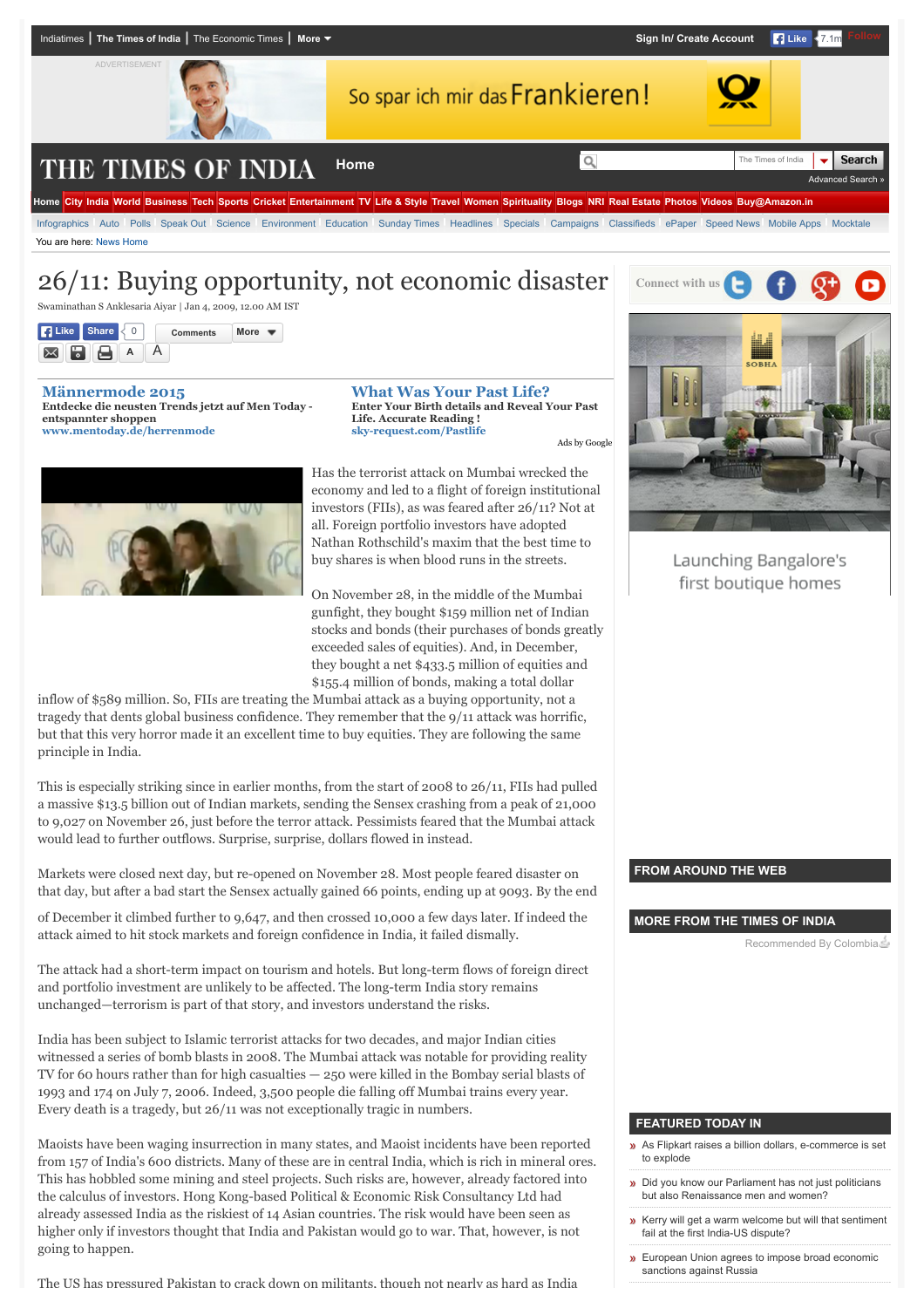The US has pressured Pakistan to crack down on militants, though not nearly as hard as India would like. After the UN strictures, the Pakistani establishment will rein in the wildest groups, not out of love for India but simply to avoid further diplomatic embarrassment. That is positive news for India's economy.

This does not mean, of course, that 26/11 has had no adverse impact at all on the Indian economy. Tourists galore have cancelled bookings and hotel occupancy is down. However, tourism is not among the top Indian industries. The global recession was already taking its toll before the Mumbai attack, and tourist cancellations will worsen the situation. But foreign exchange earnings from tourism, at around \$10 billion per year, are barely 1% of India's GDP. They are less than a quarter of the \$42 billion of remittances to India by overseas Indians.

While tourist hotspots will suffer, the Indian economy as a whole will shrug this aside. Indian economists are far more worried about the impact of the global recession than of the Mumbai attack. As the saying goes, when you are fighting the alligators in a swamp, you do not worry about the mosquitoes.

**Stay updated on the go with Times of India [News](https://play.google.com/store/apps/details?id=com.toi.reader.activities) App. Click [here](http://timesofindia.indiatimes.com/mobileapplist/7404562.cms?utm_source=articleshow_bottom&utm_medium=showpage&utm_campaign=articleshow) to download it for your device.**



**FROM AROUND THE WEB**

**MORE FROM THE TIMES OF INDIA**

Recommended By Colombia

## **From around the web More from The Times of India**

Recommended By Colombia



Be the first one to review.

**D** [Government must step in and curb rampant medical](http://blogs.timesofindia.indiatimes.com/toi-editorials/government-must-step-in-and-curb-rampant-medical-malpractice-in-india/) malpractice in India



## **TOP STORIES**

- [Shine wearing off govt, black money law vengeful,](http://timesofindia.indiatimes.com/india/Shine-wearing-off-govt-black-money-law-vengeful-Rahul-Bajaj-says/articleshow/48395739.cms) Rahul Bajaj says
- **»** [Kabul blast kills 35, tests Ghani's peace plan](http://timesofindia.indiatimes.com/world/rest-of-world/Kabul-blast-kills-35-test-Afghan-presidents-peace-plan/articleshow/48397416.cms)
- **»** [Another secular blogger killed in Bangladesh](http://timesofindia.indiatimes.com/world/south-asia/Another-secular-blogger-hacked-to-death-in-Bangladesh-fourth-this-year/articleshow/48394398.cms)
- **»** [Kashmir: 'Weather terror' scares tourists away](http://timesofindia.indiatimes.com/india/Weather-terror-scares-tourists-away-from-Kashmir/articleshow/48392219.cms)
- 
- **»** [ISIS kills 19 women 'for refusing sexual jihad'](http://timesofindia.indiatimes.com/world/middle-east/ISIS-executes-19-women-in-Mosul-for-refusing-to-take-part-in-sexual-jihad/articleshow/48391996.cms)

#### **[more](http://timesofindia.indiatimes.com/headlines/4772028.cms)**

#### **MOST POPULAR**

**Read | Commented | Shared**

- From Home
- **»** [Spicy food may lower risk of early death: study](http://timesofindia.indiatimes.com/home/science/Spicy-food-may-lower-risk-of-early-death-study/articleshow/48370466.cms)
- **»** [Over 4,400 students drop out of IITs, NITs in three](http://timesofindia.indiatimes.com/home/education/news/Over-4400-students-drop-out-of-IITs-NITs-in-three-years/articleshow/48363161.cms) years
- **»** [CNG-run vehicles emit dangerous nanocarbon, CSIR](http://timesofindia.indiatimes.com/home/environment/pollution/CNG-run-vehicles-emit-dangerous-nanocarbon-CSIR-study-finds/articleshow/48377499.cms) study finds
- **»** [70 crocodile heads found in a freezer in Australia](http://timesofindia.indiatimes.com/home/environment/wild-wacky/70-crocodile-heads-found-in-a-freezer-in-Australia/articleshow/48339717.cms)

#### **[more](http://timesofindia.indiatimes.com/mostread/msid-4719157.cms)**

#### Across Times of India

- [Tiger Memon rang up family on July 30 before Yakub](http://timesofindia.indiatimes.com/india/Tiger-Memon-rang-up-family-on-July-30-before-Yakub-Memons-hanging-talked-about-revenge/articleshow/48386826.cms) Memon's hanging; talked about revenge
- **[Admission by captured terrorist Naved's father blows](http://timesofindia.indiatimes.com/india/Admission-by-captured-terrorist-Naveds-father-blows-Pak-denial-sky-high/articleshow/48383853.cms)** Pak denial sky-high
- **»** [BSF bravehearts: How martyred BSF jawans killed a](http://timesofindia.indiatimes.com/india/BSF-bravehearts-How-martyred-BSF-jawans-killed-a-terrorist-prevented-mayhem/articleshow/48371781.cms) terrorist, prevented mayhem
- [SC judge Dipak Misra who had rejected Yakub](http://timesofindia.indiatimes.com/india/SC-judge-Dipak-Misra-who-had-rejected-Yakub-Memons-mercy-plea-receives-threat-letter/articleshow/48385428.cms) Memon's mercy plea receives threat letter

**[more](http://timesofindia.indiatimes.com/mostread.cms)**